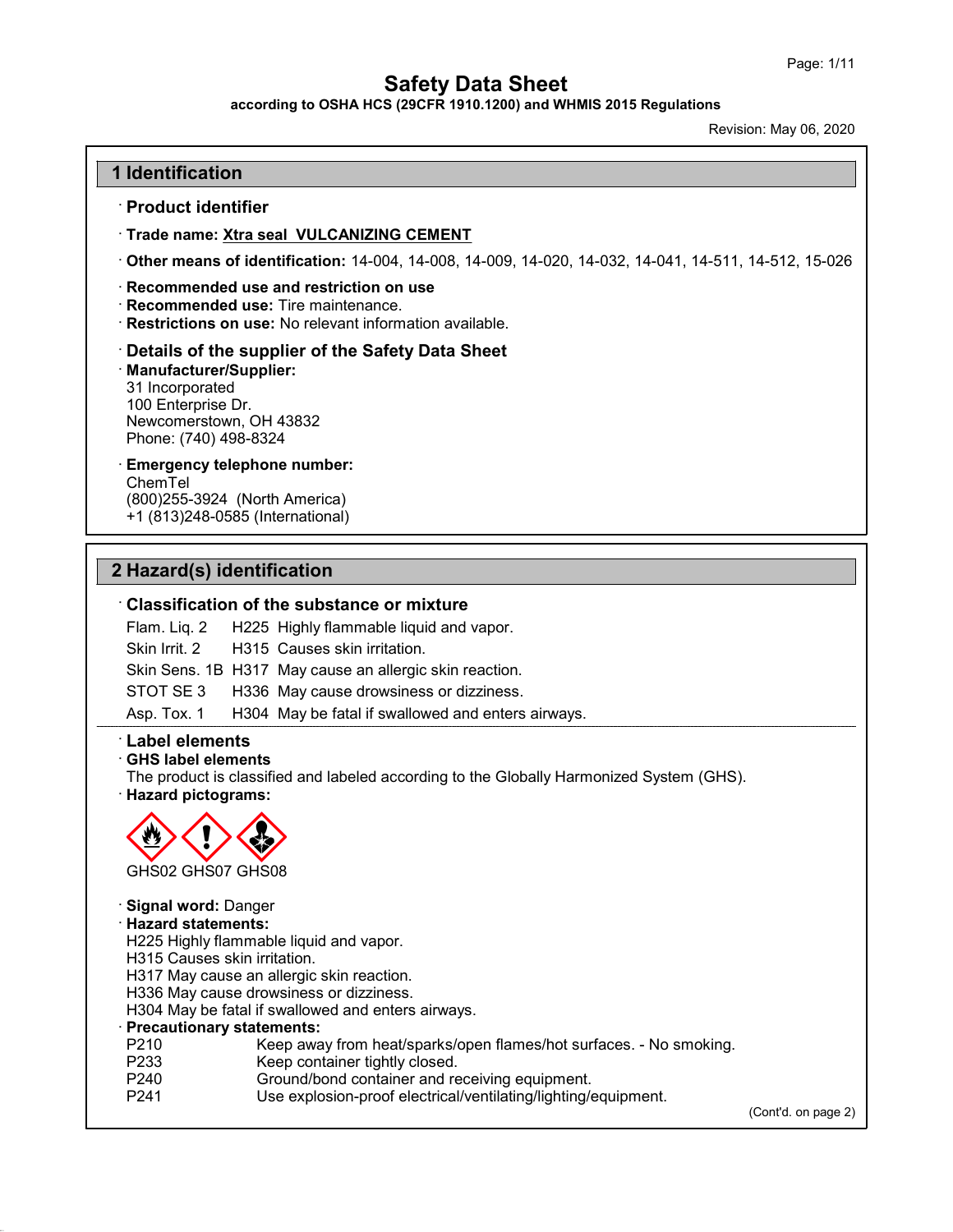according to OSHA HCS (29CFR 1910.1200) and WHMIS 2015 Regulations

Revision: May 06, 2020

## Trade name: Xtra seal VULCANIZING CEMENT

|                  | (Cont'd. of page 1)                                                                                                  |  |
|------------------|----------------------------------------------------------------------------------------------------------------------|--|
| P242             | Use only non-sparking tools.                                                                                         |  |
| P <sub>243</sub> | Take precautionary measures against static discharge.                                                                |  |
| P <sub>261</sub> | Avoid breathing mist, vapors, or spray.                                                                              |  |
| P <sub>264</sub> | Wash thoroughly after handling.                                                                                      |  |
| P <sub>271</sub> | Use only outdoors or in a well-ventilated area.                                                                      |  |
| P <sub>272</sub> | Contaminated work clothing must not be allowed out of the workplace.                                                 |  |
| P <sub>280</sub> | Wear protective gloves/protective clothing/eye protection.                                                           |  |
| P301+P310        | If swallowed: Immediately call a poison center/doctor.                                                               |  |
| P331             | Do NOT induce vomiting.                                                                                              |  |
|                  | P303+P361+P353 If on skin (or hair): Take off immediately all contaminated clothing. Rinse skin with<br>water/shower |  |
| P304+P340        | IF INHALED: Remove person to fresh air and keep comfortable for breathing.                                           |  |
| P312             | Call a poison center/doctor if you feel unwell.                                                                      |  |
| P333+P313        | If skin irritation or rash occurs: Get medical advice/attention.                                                     |  |
| P363             | Wash contaminated clothing before reuse.                                                                             |  |
| P370+P378        | In case of fire: Use foam, powder, or carbon dioxide for extinction.                                                 |  |
| P403+P235        | Store in a well-ventilated place. Keep cool.                                                                         |  |
| P405             | Store locked up.                                                                                                     |  |
| P <sub>501</sub> | Dispose of contents/container in accordance with local/regional/national/international<br>regulations.               |  |

· Other hazards There are no other hazards not otherwise classified that have been identified.

## 3 Composition/information on ingredients

· Chemical characterization: Mixtures

| <b>Components:</b> |                                                                                                             |       |
|--------------------|-------------------------------------------------------------------------------------------------------------|-------|
| 142-82-5 Heptane   |                                                                                                             | >70%  |
|                    | ◈ Flam. Liq. 2, H225<br>◈ Asp. Tox. 1, H304                                                                 |       |
|                    | $\langle \cdot \rangle$ Skin Irrit. 2, H315; STOT SE 3, H336                                                |       |
|                    | 9006-04-6 Natural rubber latex                                                                              | < 20% |
|                    | $\Diamond$ Skin Sens. 1B, H317                                                                              |       |
|                    | · Additional information:                                                                                   |       |
|                    | For the wording of the listed Hazard Statements, refer to section 16.                                       |       |
|                    | For the listed ingredient(s), the identity and/or exact percentage(s) are being withheld as a trade secret. |       |

## 4 First-aid measures

#### · Description of first aid measures

#### · After inhalation:

Supply fresh air; consult doctor in case of complaints. Provide oxygen treatment if affected person has difficulty breathing. In case of irregular breathing or respiratory arrest provide artificial respiration. In case of unconsciousness place patient stably in side position for transportation. · After skin contact: Immediately remove any clothing soiled by the product. Immediately wash with water and soap and rinse thoroughly.

If skin irritation or rash occurs: Get medical advice/attention.

(Cont'd. on page 3)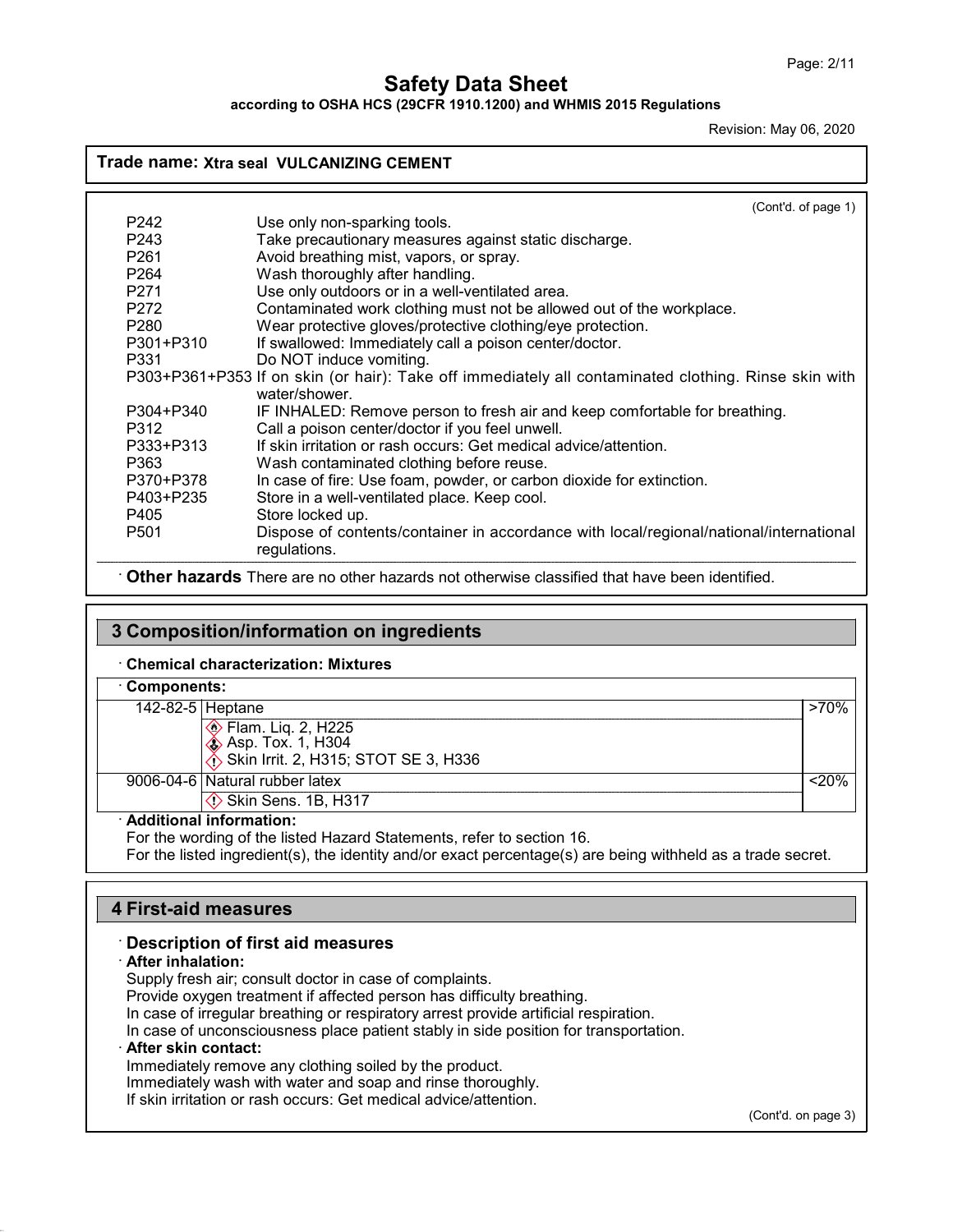according to OSHA HCS (29CFR 1910.1200) and WHMIS 2015 Regulations

Revision: May 06, 2020

### Trade name: Xtra seal VULCANIZING CEMENT (Cont'd. of page 2) · After eye contact: Remove contact lenses if worn, if possible. Rinse opened eye for several minutes under running water. Seek medical treatment in case of complaints. After swallowing: Rinse out mouth and then drink plenty of water. Do not induce vomiting; immediately call for medical help. A person vomiting while lying on their back should be turned onto their side. · Most important symptoms and effects, both acute and delayed: Headache Breathing difficulty **Coughing Dizziness** Gastric or intestinal disorders when ingested. Irritant to skin and mucous membranes. Allergic reactions **Disorientation** Danger: Vapors may cause drowsiness and dizziness. May be fatal if swallowed and enters airways. Danger of impaired breathing. · Indication of any immediate medical attention and special treatment needed: If swallowed, gastric irrigation with added, activated carbon. If necessary oxygen respiration treatment. If swallowed or in case of vomiting, danger of entering the lungs. Later observation for pneumonia and pulmonary edema. 5 Fire-fighting measures · Extinguishing media · Suitable extinguishing agents: Carbon dioxide Fire-extinguishing powder Foam Gaseous extinguishing agents Water fog / haze · For safety reasons unsuitable extinguishing agents: Water stream. · Special hazards arising from the substance or mixture Formation of toxic gases is possible during heating or in case of fire. · Advice for firefighters · Protective equipment: Wear self-contained respiratory protective device. Wear fully protective suit.

· Additional information: Eliminate all ignition sources if safe to do so.

## 6 Accidental release measures

· Personal precautions, protective equipment and emergency procedures

Use respiratory protective device against the effects of fumes/dust/aerosol.

(Cont'd. on page 4)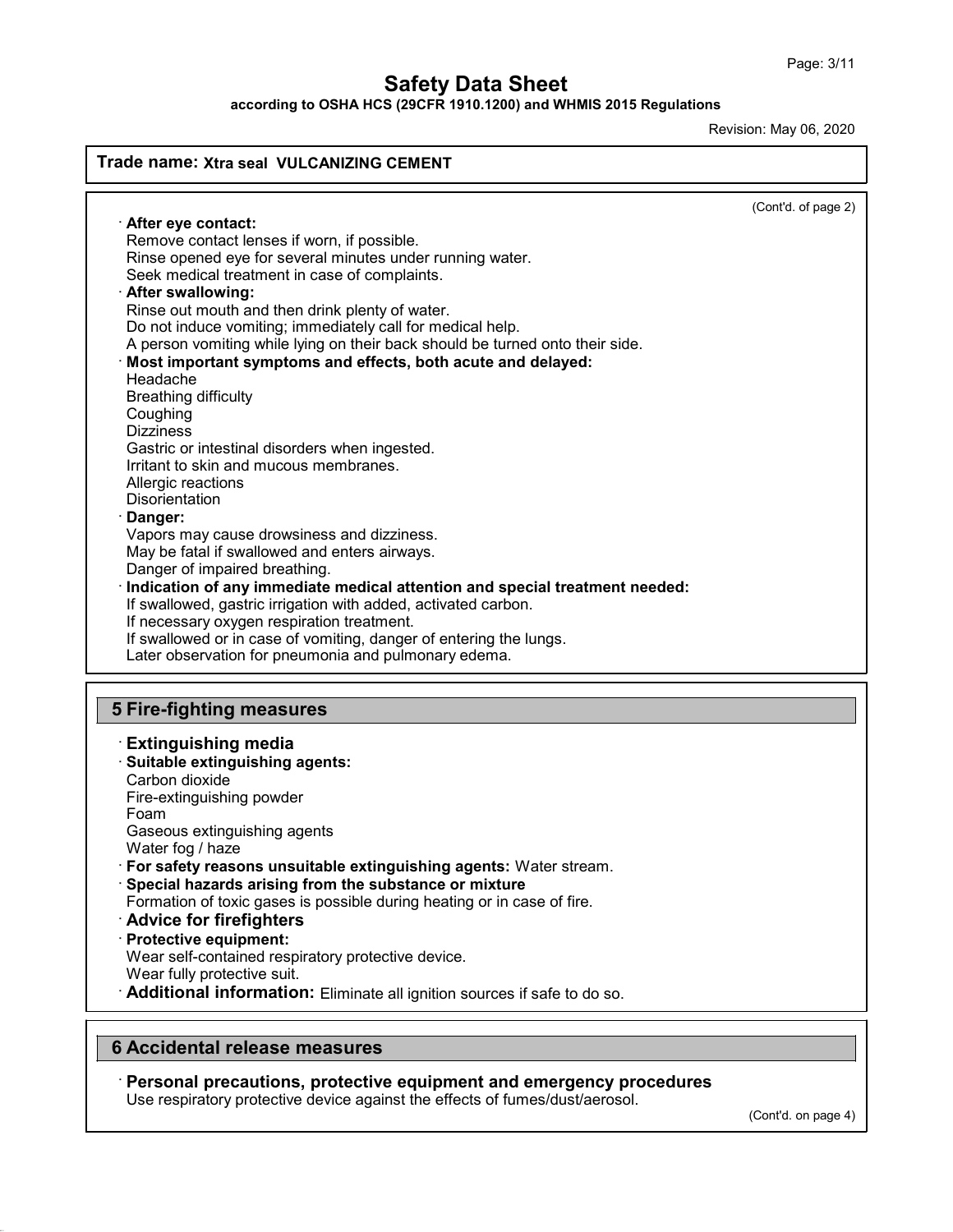according to OSHA HCS (29CFR 1910.1200) and WHMIS 2015 Regulations

Revision: May 06, 2020

## Trade name: Xtra seal VULCANIZING CEMENT

(Cont'd. of page 3)

Wear protective equipment. Keep unprotected persons away. Ensure adequate ventilation. Keep away from ignition sources. Protect from heat.

#### Environmental precautions

Do not allow to enter sewers/ surface or ground water. Inform respective authorities in case of seepage into water course or sewage system.

## Methods and material for containment and cleaning up

Absorb liquid components with non-combustible liquid-binding material.

Sweep up and place into an appropriate container.

Send for recovery or disposal in suitable receptacles.

#### **Reference to other sections**

See Section 7 for information on safe handling. See Section 8 for information on personal protection equipment. See Section 13 for disposal information.

## 7 Handling and storage

#### · Handling

#### · Precautions for safe handling: Use only outdoors or in a well-ventilated area.

Avoid splashes or spray in enclosed areas.

- Avoid contact with the eyes and skin.
- Open and handle receptacle with care.
- Information about protection against explosions and fires:

Keep ignition sources away - Do not smoke.

Protect against electrostatic charges.

Flammable gas-air mixtures may be formed in empty containers/receptacles.

## · Conditions for safe storage, including any incompatibilities

· Requirements to be met by storerooms and receptacles:

Store in cool, dry conditions in well sealed receptacles.

Avoid storage near extreme heat, ignition sources or open flame.

### · Information about storage in one common storage facility:

Store away from foodstuffs.

Store away from oxidizing agents.

Specific end use(s) No relevant information available.

## 8 Exposure controls/personal protection

### · Control parameters

| Components with limit values that require monitoring at the workplace: |                                                                                                                                                  |  |
|------------------------------------------------------------------------|--------------------------------------------------------------------------------------------------------------------------------------------------|--|
| <b>142-82-5 Heptane</b>                                                |                                                                                                                                                  |  |
| PEL (USA)                                                              | Long-term value: 2000 mg/m <sup>3</sup> , 500 ppm                                                                                                |  |
| REL (USA)                                                              | Long-term value: 350 mg/m <sup>3</sup> , 85 ppm<br>Ceiling limit value: 1800 <sup>*</sup> mg/m <sup>3</sup> , 440 <sup>*</sup> ppm<br>$*15$ -min |  |
|                                                                        | (Cont'd. on page 5)                                                                                                                              |  |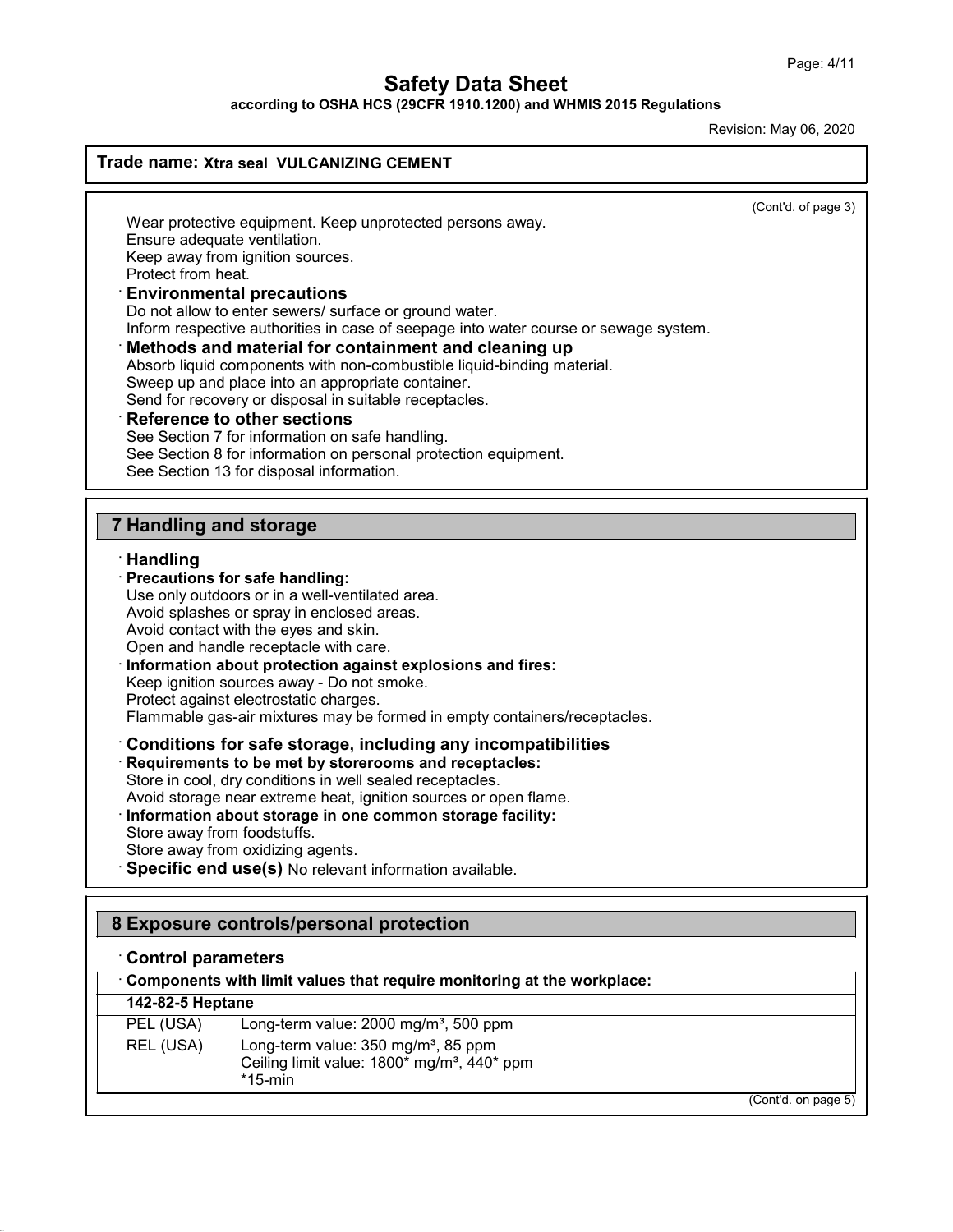according to OSHA HCS (29CFR 1910.1200) and WHMIS 2015 Regulations

Revision: May 06, 2020

## Trade name: Xtra seal VULCANIZING CEMENT

|                                                                                                                                                         | (Cont'd. of page 4)                                                                                                                                                                                                                                                                                                                                                                                                                                                                                                                                                                                                                                                                                         |
|---------------------------------------------------------------------------------------------------------------------------------------------------------|-------------------------------------------------------------------------------------------------------------------------------------------------------------------------------------------------------------------------------------------------------------------------------------------------------------------------------------------------------------------------------------------------------------------------------------------------------------------------------------------------------------------------------------------------------------------------------------------------------------------------------------------------------------------------------------------------------------|
| TLV (USA)                                                                                                                                               | Short-term value: 2050 mg/m <sup>3</sup> , 500 ppm<br>Long-term value: 1640 mg/m <sup>3</sup> , 400 ppm                                                                                                                                                                                                                                                                                                                                                                                                                                                                                                                                                                                                     |
| EL (Canada)                                                                                                                                             | Short-term value: 500 ppm<br>Long-term value: 400 ppm                                                                                                                                                                                                                                                                                                                                                                                                                                                                                                                                                                                                                                                       |
| EV (Canada)                                                                                                                                             | Short-term value: 2045 mg/m <sup>3</sup> , 500 ppm                                                                                                                                                                                                                                                                                                                                                                                                                                                                                                                                                                                                                                                          |
|                                                                                                                                                         | Long-term value: 1635 mg/m <sup>3</sup> , 400 ppm<br>LMPE (Mexico) Short-term value: 500 ppm                                                                                                                                                                                                                                                                                                                                                                                                                                                                                                                                                                                                                |
|                                                                                                                                                         | Long-term value: 400 ppm                                                                                                                                                                                                                                                                                                                                                                                                                                                                                                                                                                                                                                                                                    |
|                                                                                                                                                         | 9006-04-6 Natural rubber latex                                                                                                                                                                                                                                                                                                                                                                                                                                                                                                                                                                                                                                                                              |
| TLV (USA)                                                                                                                                               | Long-term value: 0.0001* mg/m <sup>3</sup><br>Skin; DSEN, RSEN;* inh. fraction                                                                                                                                                                                                                                                                                                                                                                                                                                                                                                                                                                                                                              |
| EL (Canada)                                                                                                                                             | Long-term value: 0.001 mg/m <sup>3</sup><br>inhalable, Skin; S(D), S(R)                                                                                                                                                                                                                                                                                                                                                                                                                                                                                                                                                                                                                                     |
| EV (Canada)                                                                                                                                             | Long-term value: 0.001 mg/m <sup>3</sup><br>as total proteins, inhalable, Skin                                                                                                                                                                                                                                                                                                                                                                                                                                                                                                                                                                                                                              |
|                                                                                                                                                         | LMPE (Mexico) Long-term value: 0.0001* mg/m <sup>3</sup><br>SEN, PIEL, *fracción inhalable                                                                                                                                                                                                                                                                                                                                                                                                                                                                                                                                                                                                                  |
| $\cdot$ Exposure controls<br><b>Engineering controls:</b><br><b>Breathing equipment:</b><br>exceeded.<br><b>Protection of hands:</b><br>lψ<br><b>NÍ</b> | <b>General protective and hygienic measures:</b><br>The usual precautionary measures for handling chemicals should be followed.<br>Keep away from foodstuffs, beverages and feed.<br>Immediately remove all soiled and contaminated clothing.<br>Wash hands before breaks and at the end of work.<br>Do not inhale gases / fumes / aerosols.<br>Avoid contact with the eyes and skin.<br>Take precautionary measures against static discharge.<br>Do not expose to temperatures exceeding 50°C/122°F.<br>Store in a well-ventilated place.<br>Wear appropriate NIOSH respirator when ventilation is inadequate and occupational exposure limits are<br>For spills, respiratory protection may be advisable. |
|                                                                                                                                                         | Protective gloves<br>The glove material has to be impermeable and resistant to the product/ the substance/ the preparation.                                                                                                                                                                                                                                                                                                                                                                                                                                                                                                                                                                                 |
| Eye protection:<br>Safety glasses                                                                                                                       |                                                                                                                                                                                                                                                                                                                                                                                                                                                                                                                                                                                                                                                                                                             |
|                                                                                                                                                         |                                                                                                                                                                                                                                                                                                                                                                                                                                                                                                                                                                                                                                                                                                             |
|                                                                                                                                                         | Follow relevant national guidelines concerning the use of protective eyewear.<br><b>Body protection: Protective work clothing</b>                                                                                                                                                                                                                                                                                                                                                                                                                                                                                                                                                                           |
|                                                                                                                                                         | <b>Limitation and supervision of exposure into the environment</b><br>Avoid release to the environment.                                                                                                                                                                                                                                                                                                                                                                                                                                                                                                                                                                                                     |
|                                                                                                                                                         | (Cont'd. on page 6)                                                                                                                                                                                                                                                                                                                                                                                                                                                                                                                                                                                                                                                                                         |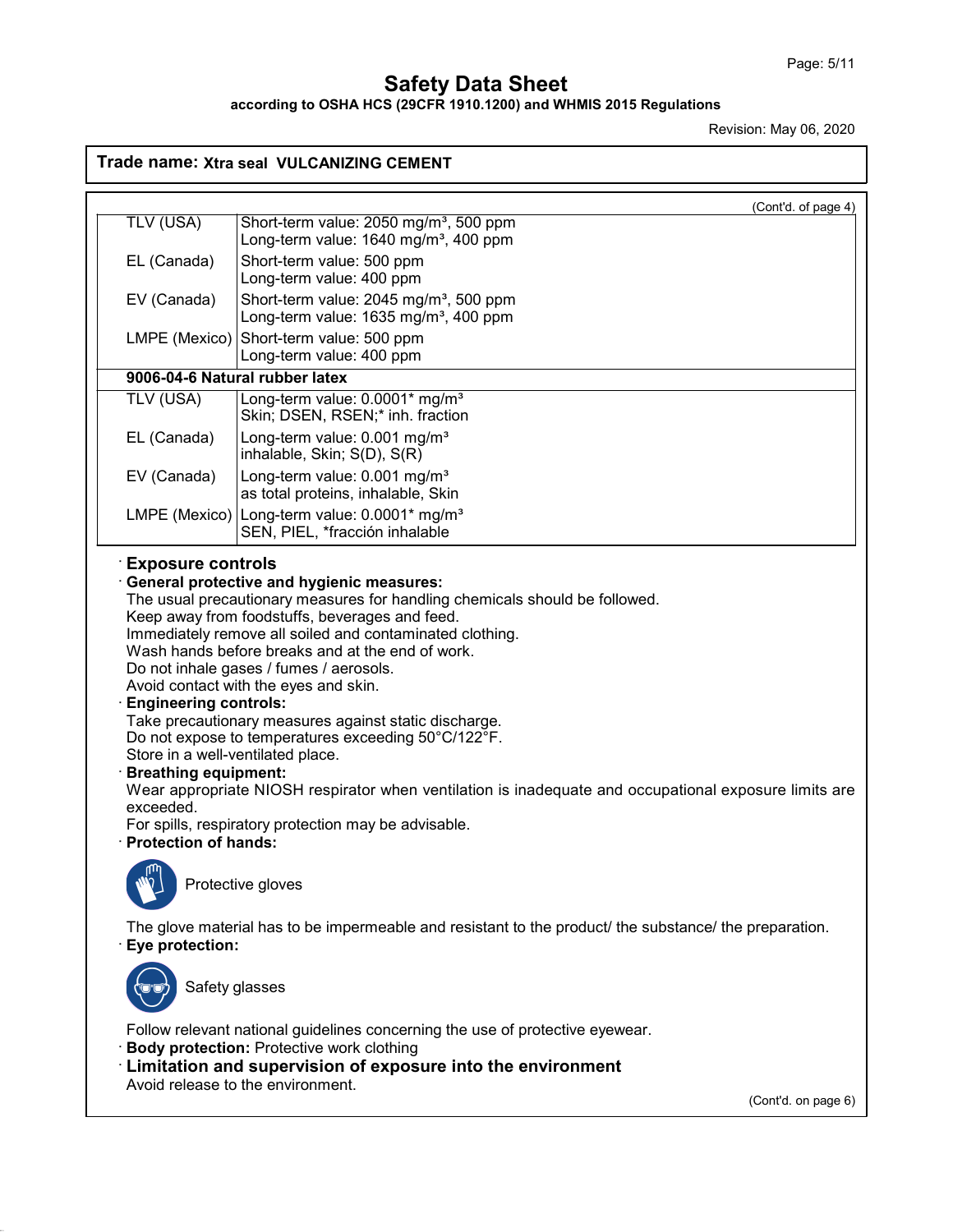according to OSHA HCS (29CFR 1910.1200) and WHMIS 2015 Regulations

Revision: May 06, 2020

### Trade name: Xtra seal VULCANIZING CEMENT

(Cont'd. of page 5)

· Risk management measures No relevant information available.

| 9 Physical and chemical properties                         |                                                                                                |
|------------------------------------------------------------|------------------------------------------------------------------------------------------------|
| Information on basic physical and chemical properties      |                                                                                                |
| · Appearance:                                              |                                                                                                |
| Form:<br>Color:                                            | Liquid<br>Cloudy                                                                               |
| Odor:                                                      | Solvent-like                                                                                   |
| <b>Odor threshold:</b>                                     | Not determined.                                                                                |
| pH-value:                                                  | Not determined.                                                                                |
| · Melting point/Melting range:                             | Not determined.                                                                                |
| <b>Boiling point/Boiling range:</b>                        | 93 °C (199.4 °F)                                                                               |
| · Flash point:                                             | 0 °C (32 °F)                                                                                   |
| · Flammability (solid, gaseous):                           | Not applicable.                                                                                |
| · Auto-ignition temperature:                               | 215 °C (419 °F)                                                                                |
| <b>Decomposition temperature:</b>                          | Not determined.                                                                                |
| Danger of explosion:                                       | Product is not explosive. However, formation of explosive air/<br>vapor mixtures are possible. |
| <b>Explosion limits</b>                                    |                                                                                                |
| Lower:                                                     | 1.1 Vol %                                                                                      |
| Upper:                                                     | 6.7 Vol %                                                                                      |
| <b>Oxidizing properties:</b>                               | Non-oxidizing.                                                                                 |
| Vapor pressure at 20 °C (68 °F):                           | 48 hPa (36 mm Hg)                                                                              |
| Density:                                                   |                                                                                                |
| <b>Relative density:</b>                                   | 0.77                                                                                           |
| Vapor density:                                             | Not determined.                                                                                |
| <b>Evaporation rate:</b>                                   | Not determined.                                                                                |
| · Solubility in / Miscibility with                         |                                                                                                |
| Water:                                                     | Not miscible or difficult to mix.                                                              |
| · Partition coefficient (n-octanol/water): Not determined. |                                                                                                |
| · Viscosity                                                |                                                                                                |
| Dynamic:                                                   | Not determined.                                                                                |
| Kinematic:                                                 | Not determined.                                                                                |
| <b>Other information</b>                                   | No relevant information available.                                                             |

# 10 Stability and reactivity

· Reactivity: No relevant information available.

· Chemical stability:

· Thermal decomposition / conditions to be avoided:

(Cont'd. on page 7)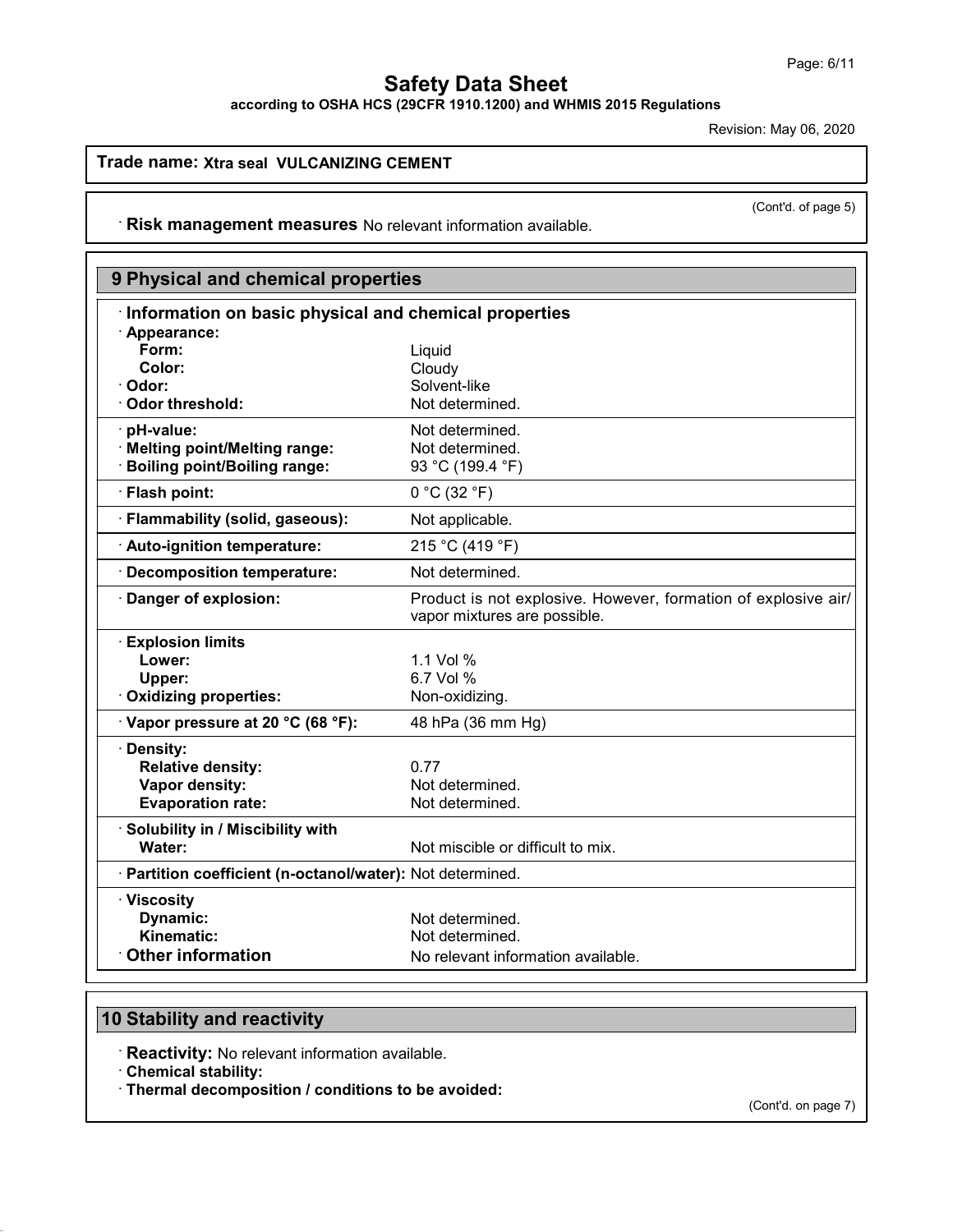according to OSHA HCS (29CFR 1910.1200) and WHMIS 2015 Regulations

Revision: May 06, 2020

## Trade name: Xtra seal VULCANIZING CEMENT

(Cont'd. of page 6)

No decomposition if used and stored according to specifications.

#### · Possibility of hazardous reactions

Highly flammable liquid and vapor.

Reacts with oxidizing agents.

Used empty containers may contain product gases which form explosive mixtures with air. Can form explosive mixtures in air if heated above flash point and/or when sprayed or atomized.

Toxic fumes may be released if heated above the decomposition point.

#### · Conditions to avoid

Keep away from heat and direct sunlight.

Keep ignition sources away - Do not smoke.

· Incompatible materials Oxidizers

## · Hazardous decomposition products

Under fire conditions only:

Carbon monoxide and carbon dioxide

## 11 Toxicological information

#### · Information on toxicological effects

· Acute toxicity: Based on available data, the classification criteria are not met.

## · LD/LC50 values that are relevant for classification:

142-82-5 Heptane

Oral LD50 >5000 mg/kg (rat) (Estimate)

#### · Primary irritant effect:

· On the skin: Irritant to skin and mucous membranes.

· On the eye: Based on available data, the classification criteria are not met.

#### · Sensitization:

Sensitization possible through skin contact.

Contains Natural rubber latex. May produce an allergic reaction.

#### IARC (International Agency for Research on Cancer):

None of the ingredients are listed.

#### **NTP (National Toxicology Program):**

None of the ingredients are listed.

#### OSHA-Ca (Occupational Safety & Health Administration):

None of the ingredients are listed.

#### · Probable route(s) of exposure:

Ingestion.

Inhalation.

Eye contact.

Skin contact.

· Germ cell mutagenicity: Based on available data, the classification criteria are not met.

· Carcinogenicity: Based on available data, the classification criteria are not met.

· Reproductive toxicity: Based on available data, the classification criteria are not met.

· STOT-single exposure: May cause drowsiness or dizziness.

· STOT-repeated exposure: Based on available data, the classification criteria are not met.

· Aspiration hazard: May be fatal if swallowed and enters airways.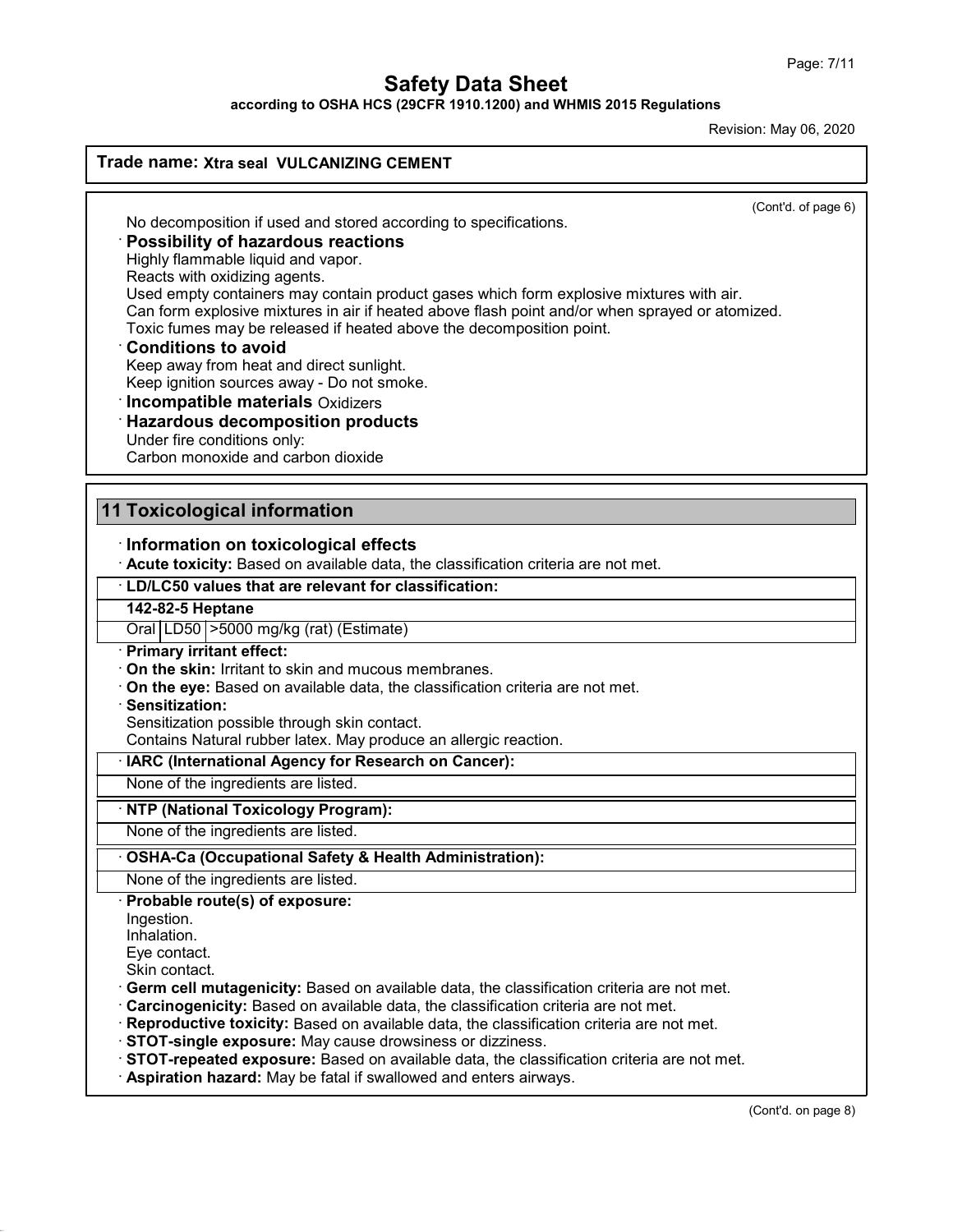according to OSHA HCS (29CFR 1910.1200) and WHMIS 2015 Regulations

Revision: May 06, 2020

### Trade name: Xtra seal VULCANIZING CEMENT

(Cont'd. of page 7)

## 12 Ecological information

· Toxicity

· Aquatic toxicity Very toxic to aquatic life with long lasting effects.

- · Persistence and degradability No relevant information available.
- · Bioaccumulative potential: No relevant information available.
- · Mobility in soil: No relevant information available.
- · Other adverse effects No relevant information available.

#### 13 Disposal considerations

## · Waste treatment methods

#### · Recommendation:

The user of this material has the responsibility to dispose of unused material, residues and containers in compliance with all relevant local, state and federal laws and regulations regarding treatment, storage and disposal for hazardous and nonhazardous wastes.

### · Uncleaned packagings

· Recommendation: Disposal must be made according to official regulations.

| <b>14 Transport information</b>                             |                           |                     |
|-------------------------------------------------------------|---------------------------|---------------------|
| · UN-Number<br>· ADR/RID/ADN, IMDG, IATA                    | <b>UN1206</b>             |                     |
| · UN proper shipping name<br>· DOT, ADR/RID/ADN, IMDG, IATA | <b>HEPTANES</b>           |                     |
| Transport hazard class(es)                                  |                           |                     |
| $\cdot$ DOT                                                 |                           |                     |
| $\frac{8.2}{\sqrt{300}}$                                    |                           |                     |
| · Class                                                     | $\ensuremath{\mathsf{3}}$ |                     |
| · Label                                                     | 3                         |                     |
| · ADR/RID/ADN                                               |                           |                     |
|                                                             |                           |                     |
| · Class                                                     | 3(F1)                     |                     |
| · Label                                                     | 3                         |                     |
|                                                             |                           | (Cont'd. on page 9) |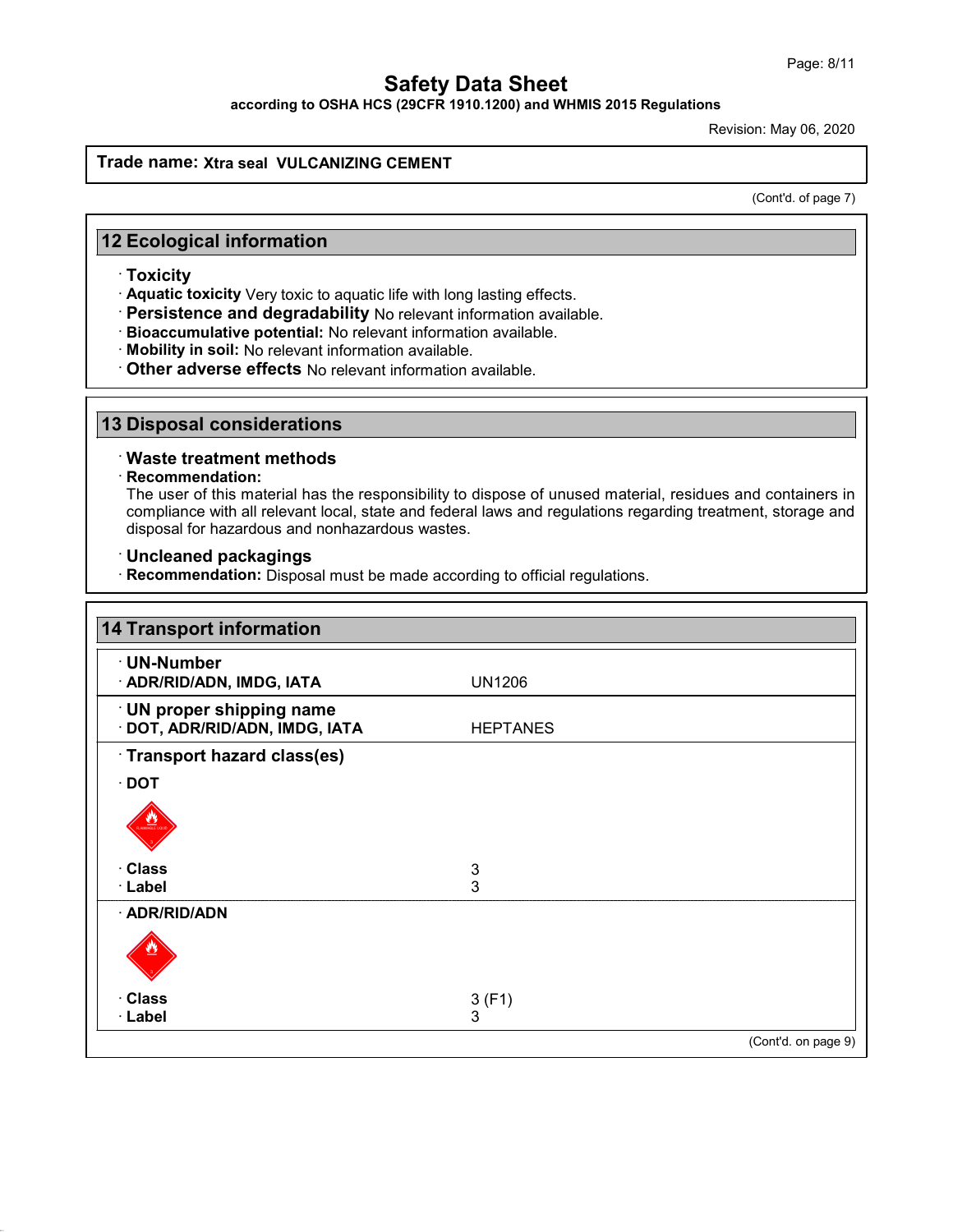according to OSHA HCS (29CFR 1910.1200) and WHMIS 2015 Regulations

Revision: May 06, 2020

|                                                                                         | (Cont'd. of page 8)                                                                                                                                                                                                     |
|-----------------------------------------------------------------------------------------|-------------------------------------------------------------------------------------------------------------------------------------------------------------------------------------------------------------------------|
| · IMDG, IATA                                                                            |                                                                                                                                                                                                                         |
|                                                                                         |                                                                                                                                                                                                                         |
|                                                                                         |                                                                                                                                                                                                                         |
| Class                                                                                   | 3                                                                                                                                                                                                                       |
| · Label                                                                                 | 3                                                                                                                                                                                                                       |
| <b>Packing group</b><br>DOT, ADR/RID/ADN, IMDG, IATA                                    |                                                                                                                                                                                                                         |
| $\cdot$ Environmental hazards                                                           | $\mathbf{I}$                                                                                                                                                                                                            |
|                                                                                         | Product contains environmentally hazardous<br>substances: Heptane                                                                                                                                                       |
| · Marine pollutant:                                                                     |                                                                                                                                                                                                                         |
| Yes                                                                                     |                                                                                                                                                                                                                         |
|                                                                                         |                                                                                                                                                                                                                         |
| Special precautions for user                                                            | Warning: Flammable liquids                                                                                                                                                                                              |
| · Hazard identification number (Kemler code):<br><b>EMS Number:</b>                     | 33<br>$F-E$ , S-D                                                                                                                                                                                                       |
| Transport in bulk according to Annex II of                                              |                                                                                                                                                                                                                         |
| <b>MARPOL73/78 and the IBC Code</b>                                                     | Not applicable.                                                                                                                                                                                                         |
| Transport/Additional information:                                                       |                                                                                                                                                                                                                         |
| $\cdot$ DOT                                                                             |                                                                                                                                                                                                                         |
|                                                                                         | Limited Quantity for packages less than 30 kg gross and inner packagings less than 1 L each.                                                                                                                            |
| greater than 400 kg (882 pounds) for a solid. (See 171.4(c))                            | Labeling as a Marine Pollutant is only required for bulk single package shipments. Bulk packaging<br>consists of a maximum capacity of greater than 450 L (119 gallons) for a liquid and a maximum net mass             |
| · ADR/RID/ADN                                                                           |                                                                                                                                                                                                                         |
|                                                                                         | Limited Quantity for packages less than 30 kg gross and inner packagings less than 1 L each.                                                                                                                            |
|                                                                                         | Marine pollutants packaged in single or combination packagings containing a net quantity per single or<br>inner packaging of 5 L or less for liquids or having a net mass per single or inner packaging of 5 kg or less |
| for solids are not subject to provisions relevant to marine pollutants. (See 5.2.1.8.1) |                                                                                                                                                                                                                         |
|                                                                                         |                                                                                                                                                                                                                         |
| $\cdot$ IMDG                                                                            | Limited Quantity for packages less than 30 kg gross and inner packagings less than 1 L each.                                                                                                                            |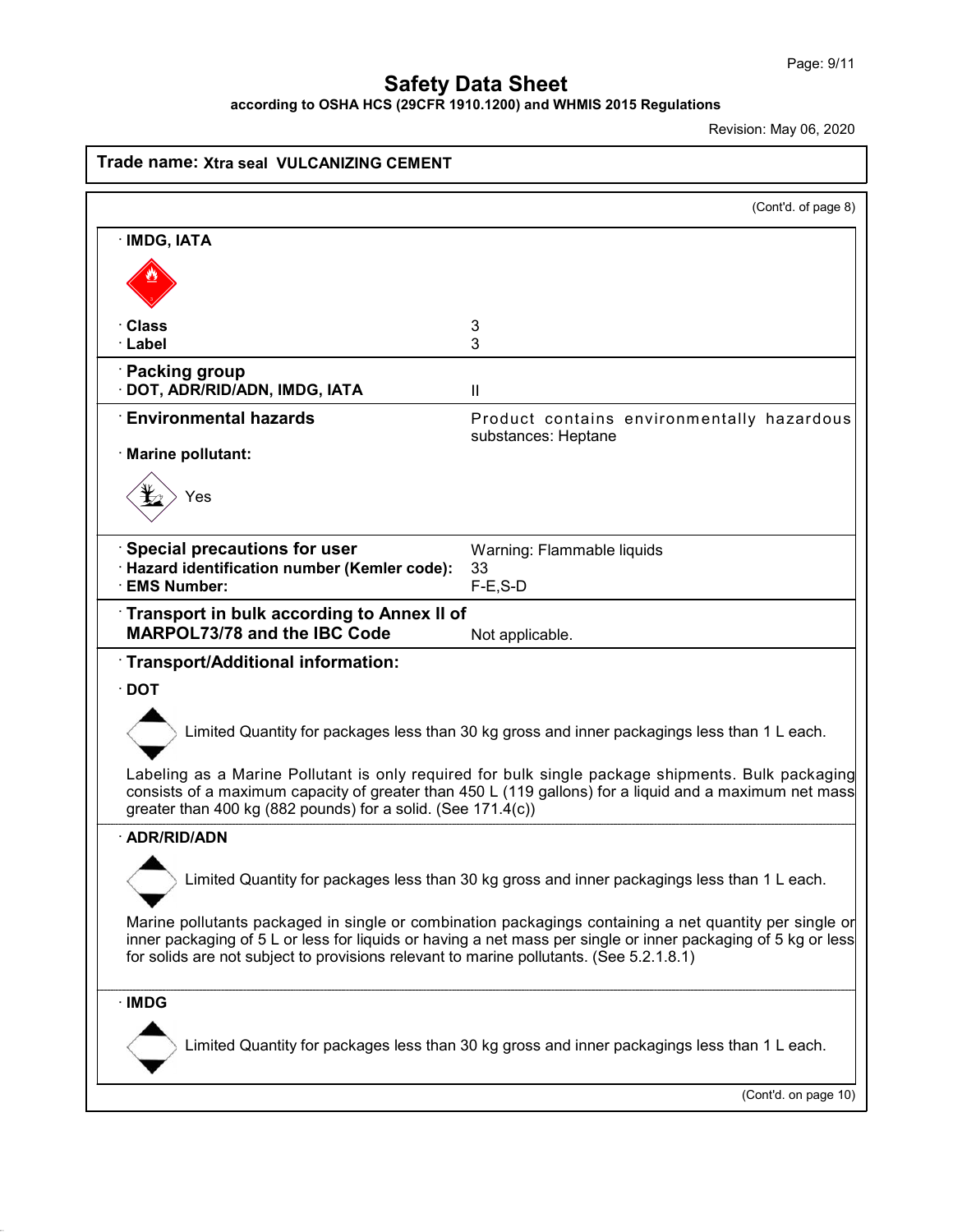according to OSHA HCS (29CFR 1910.1200) and WHMIS 2015 Regulations

Revision: May 06, 2020

### Trade name: Xtra seal VULCANIZING CEMENT

(Cont'd. of page 9)

Marine pollutants packaged in single or combination packagings containing a net quantity per single or inner packaging of 5 L or less for liquids or having a net mass per single or inner packaging of 5 kg or less for solids are not subject to provisions relevant to marine pollutants. (See 2.10.2.7)

· IATA



Limited Quantity for packages less than 30 kg gross and inner packagings less than 0.5 L each 1 L net.

## 15 Regulatory information

· Safety, health and environmental regulations/legislation specific for the substance or mixture

· United States (USA)

· SARA

· Section 302 (extremely hazardous substances):

None of the ingredients are listed.

· Section 313 (Specific toxic chemical listings):

None of the ingredients are listed.

· TSCA (Toxic Substances Control Act)

All ingredients are listed or exempt.

#### · Proposition 65 (California)

· Chemicals known to cause cancer:

None of the ingredients are listed.

Chemicals known to cause developmental toxicity for females:

None of the ingredients are listed.

Chemicals known to cause developmental toxicity for males:

None of the ingredients are listed.

· Chemicals known to cause developmental toxicity:

None of the ingredients are listed.

· EPA (Environmental Protection Agency):

142-82-5 Heptane D

IARC (International Agency for Research on Cancer):

None of the ingredients are listed.

· Canadian Domestic Substances List (DSL):

All ingredients are listed or exempt.

### 16 Other information

This information is based on our present knowledge. However, this shall not constitute a guarantee for any specific product features and shall not establish a legally valid contractual relationship.

(Cont'd. on page 11)